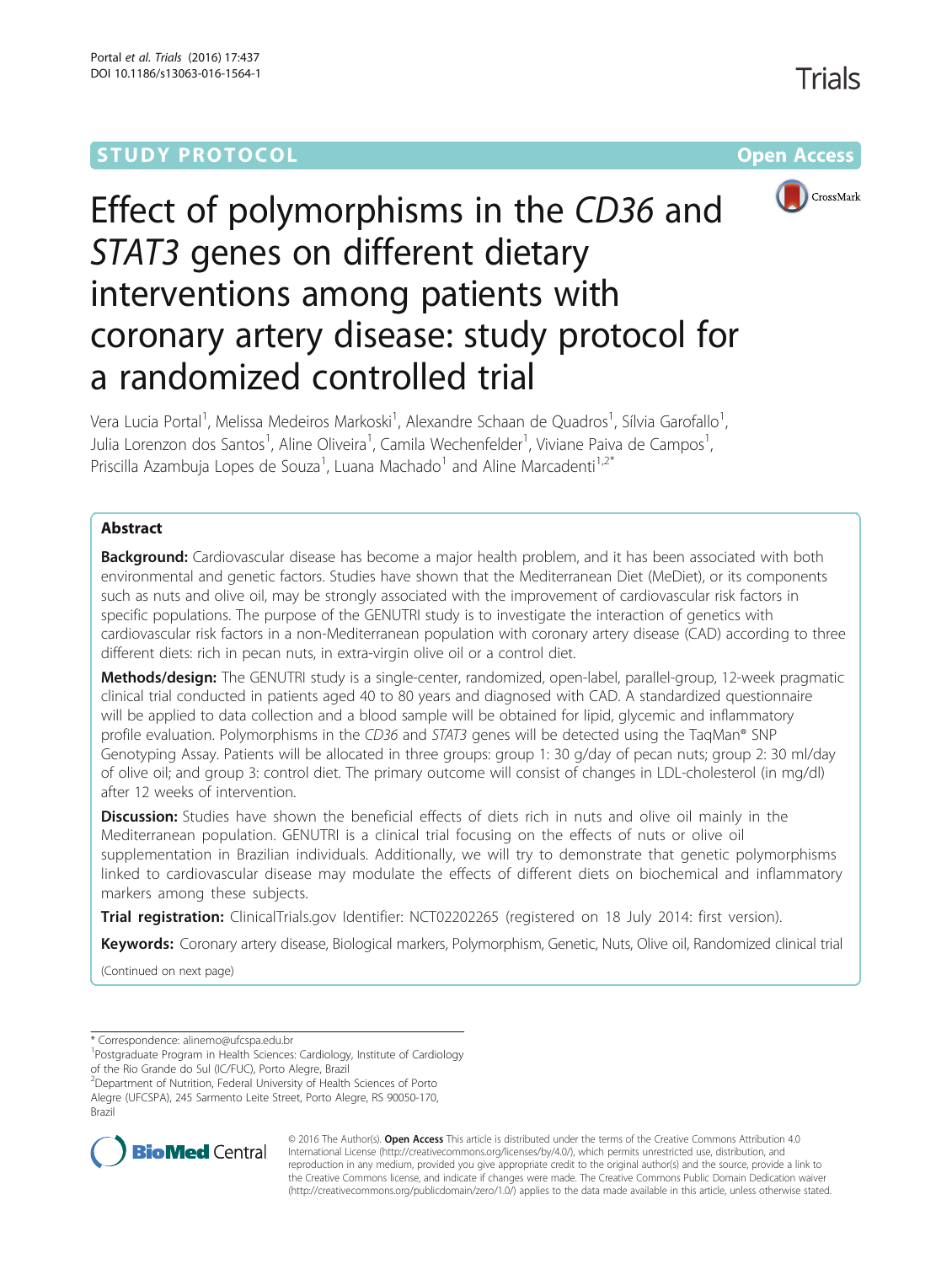#### (Continued from previous page)

Abbreviations: 24-HDRs, Dietary recalls; AHA, American Heart Association; CAD, Coronary artery disease; CD36, CD36 molecule (thrombospondin receptor) gene; GCP, Good Clinical Practice; HDL-c, High-density lipoprotein cholesterol; hs-CRP, High-sensitivity C-reactive protein; IL-10, Interleukin-10; IL-6, Interleukin-6; IPAQ, International Physical Activity Questionnaire; LDL-c, Low-density lipoprotein cholesterol; MeDiet, Mediterranean Diet; PREDIMED, PREvención con DIeta MEDiterránea; SNP, Single-nucleotide polymorphism; STAT3, Signal transducer and activator of transcription 3 (acutephase response factor) gene; TNF-α, Tumor necrosis factor alpha; WHO, World Health Organization

#### Background

According to the World Health Organization (WHO), cardiovascular disease is the leading cause of mortality worldwide, being responsible for 18 million deaths annually [1]. Coronary artery disease (CAD) is considered the main cardiovascular disorder, and approximately 46 % of the cardiovascular mortality in men and 38 % in women is attributed to CAD [2].

About 80 % of all mortality from cardiovascular disorders could be prevented if obesity, unhealthy diet and physical inactivity were excluded from the general population [3] and the adherence to a higher-quality diet is associated with decreased mortality risk [4]. In this meaning, the Mediterranean Diet (MeDiet), which incorporates the traditional healthy living habits of people from countries bordering the Mediterranean Sea, has been consolidated as a dietary pattern highly associated with reduced cardiovascular [5] and mortality risk [6]. Besides, adherence to a MeDiet pattern seems to be strongly related to cardiovascular protection when compared to low-fat dietary patterns [5, 7].

Nuts (rich in polyunsaturated fatty acids – PUFA) and olive oil (rich in monounsaturated fatty acids – MUFA) are highly used in the Mediterranean cuisine [8]. Despite regular intake of nuts and olive oil seems to be inversely associated with cardiovascular risk factors, CAD and mortality in some populations [9–11], these effects have not been observed in all studies, mainly in non-Mediterranean countries [12, 13]. The PREDIMED (PREvención con DIeta MEDiterránea) study was a larger clinical trial that randomly assigned participants who were at high cardiovascular risk (but with no cardiovascular disease) to one of three diets: a MeDiet supplemented with extra-virgin olive oil (minimum 50 ml/day) or with mixed nuts (30 g/day), or a control diet (low-fat diet). The PREDIMED study showed that both MeDiets supplemented with extra-virgin olive oil or nuts reduced, by approximately 30 %, the incidence of major cardiovascular events in a European population [5].

Beyond unhealthy diet, genetic factors are strongly associated with the development and the progression of cardiovascular diseases [14]. The CD36 (CD36 molecule (thrombospondin receptor)) and the STAT3 (signal transducer and activator of transcription 3 (acute-phase response factor)) genes are both related to pathways

involved in the genesis of CAD [15, 16], and may interact with dietary factors. The single-nucleotide polymorphism (SNP) rs1761667 G>A in the CD36 gene has been associated with a higher intake of dietary fats and obesity [17], and the SNP rs8069645 A>G in the STAT3 gene seems to interact with higher saturated fat intake and increases the risk for abdominal obesity [18]. However, the association of these SNPs with cardiovascular risk factors, such as lipid profile and inflammatory markers, and a possible interaction with different dietary fats are poorly understood in patients with CAD.

Therefore, we design a randomized clinical trial to investigate the interaction of genetics with cardiovascular risk factors in subjects with CAD who do not live in the Mediterranean region, according to dietary prescription with different supplementary fats used in the MeDiet.

#### Methods/design

#### Study design and centers

The GENUTRI study is a single-center, randomized, open-label, parallel-group, 12-week pragmatic clinical trial (blinded outcome assessment). The study population will include patients with the diagnosis of CAD identified during a period of hospitalization in the Institute of Cardiology of Rio Grande do Sul (IC/FUC), Brazil, and outpatients who volunteered for the trial. The randomization, allocation and follow-up procedures will take place at the outpatient Clinic of Nutrition.

#### Study objectives

The primary objective of this randomized-controlled clinical trial is to evaluate the effect of three dietary approaches on metabolic, inflammatory and anthropometric profiles in patients with CAD after 12 weeks. The secondary objective is to detect an interaction of patients' response to these three dietary approaches with polymorphisms in the CD36 and STAT3 genes.

#### Participants

Inclusion criteria: patients aged 40–80 years diagnosed with CAD who have signed an informed consent to participate. CAD was defined by a diagnosis of previous myocardial infarction, acute coronary syndrome or typical angina pectoris. Myocardial infarction was defined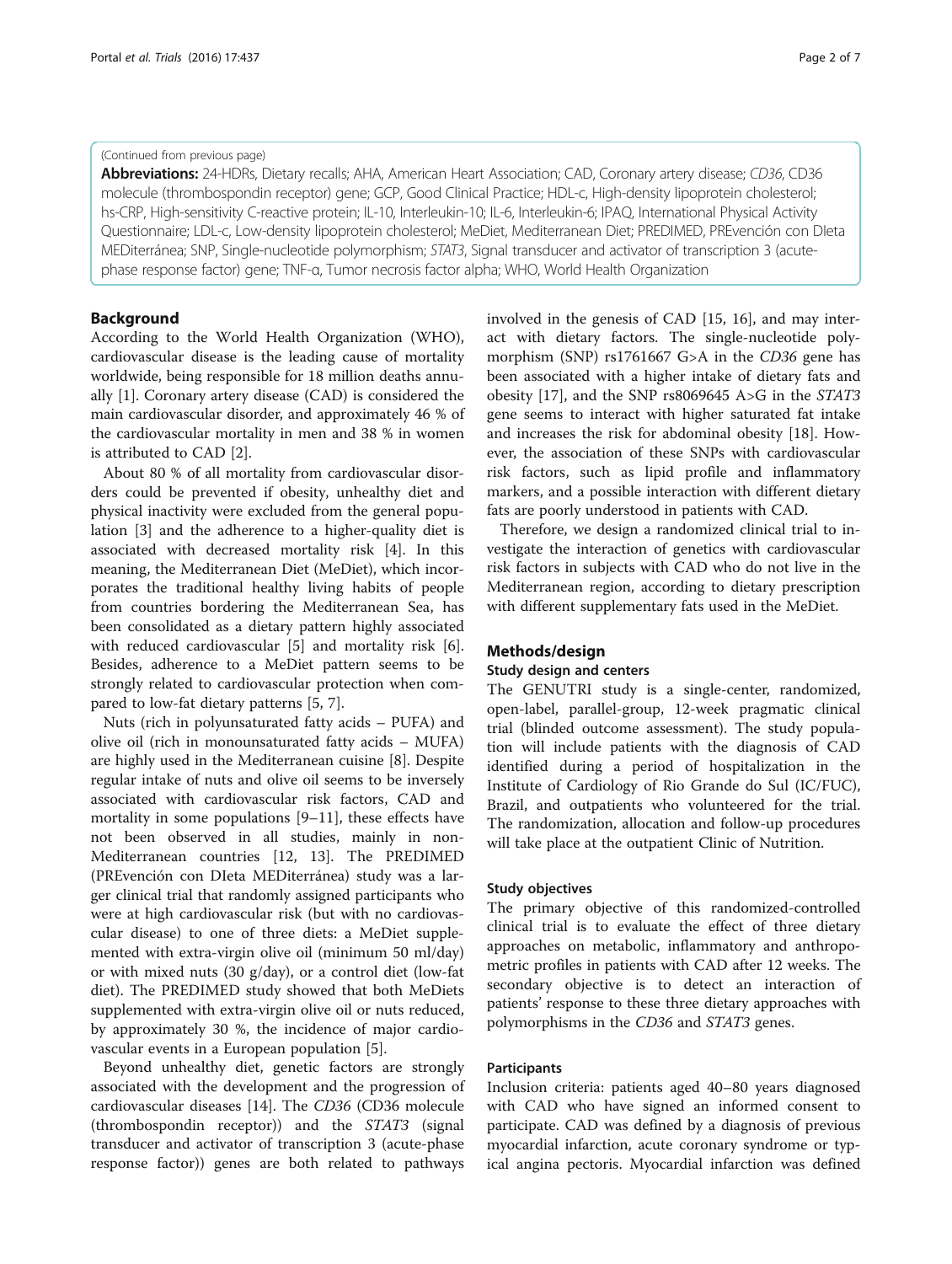according to the universal definition of myocardial infarction [19].

Exclusion criteria: psychiatric disease; morbid obesity (body mass index (BMI)  $\geq$ 40 mg/m<sup>2</sup>); expectancy of life less than 6 months; pregnancy or lactation; renal failure (in dialysis); congestive heart failure; prior organ transplantation; uncontrolled hypo/hyperthyroidism; wheelchair-dependant individuals; use of vitamin/nutritional supplements; chronic use of nonsteroidal anti-inflammatory drugs; and concomitant participation in another experimental study.

#### Ethical aspects

All procedures will be conducted in accordance with the ethical standards for human subject research set forth in the Declaration of Helsinki and also with the Good Clinical Practice (GCP) guidelines [20]. Written informed consent will be obtained by researchers from all patients included in the trial. The project was approved by the Research Ethics Committee of the Institute of Cardiology (registration number UP. 4861.13) and is registered in the ClinicalTrials.gov database.

#### Study protocol

Patients with CAD who have been hospitalized in our institution and/or those submitted to coronary interventions for CAD will be invited by telephone calls to participate in the study. For the individuals who meet the inclusion criteria and are eligible for the trial, an appointment will be scheduled with the researchers' staff (physicians and nutritionists). Voluntary individuals who contact the investigators and who meet the inclusion criteria will be also scheduled. All individuals will be advised by telephone to fast overnight for 8 hours before the meeting.

After checking all exclusion criteria and signing the informed consent, a blood sample will be collected and the subjects will undergo a baseline cardiology assessment. A structured questionnaire containing demographic, socioeconomic and educational data will be administered. Medical history (including previous outcomes and drug prescriptions) and behavior data, such as smoking, alcohol intake and level of physical activity will be collected. Blood pressure levels will be evaluated; anthropometric data (weigh, height, waist, hip and neck circumferences) and records about actual dietetic consumption will be assessed.

After randomization and once allocation has been completed, the patient will be appropriately advised according to the intervention designated: pecan nut supplementation diet, olive oil supplementation diet or a control diet. Patients will be followed for a period of 3 months (12 weeks), and follow-up visits will be scheduled at 30 days, 60 days and 90 days (final appointment), when blood will be collected for laboratory analyses. Figure 1 shows all procedures and its periodicity during the trial according to follow-up visits. The patients will be

reminded and prompted regarding the follow-up visits and the interventions by telephone calls.

#### Randomization and blinding

The randomization sequence (in blocks) will be computer-generated using the http://www.randomization.com/ website, and then organized in sealed opaque envelopes. After fulfilling the eligibility criteria during the first visit, participants will be randomly assigned by independent investigators to one of the three diet groups in accordance with the generated randomization list. Both patients and investigators responsible for evaluation and

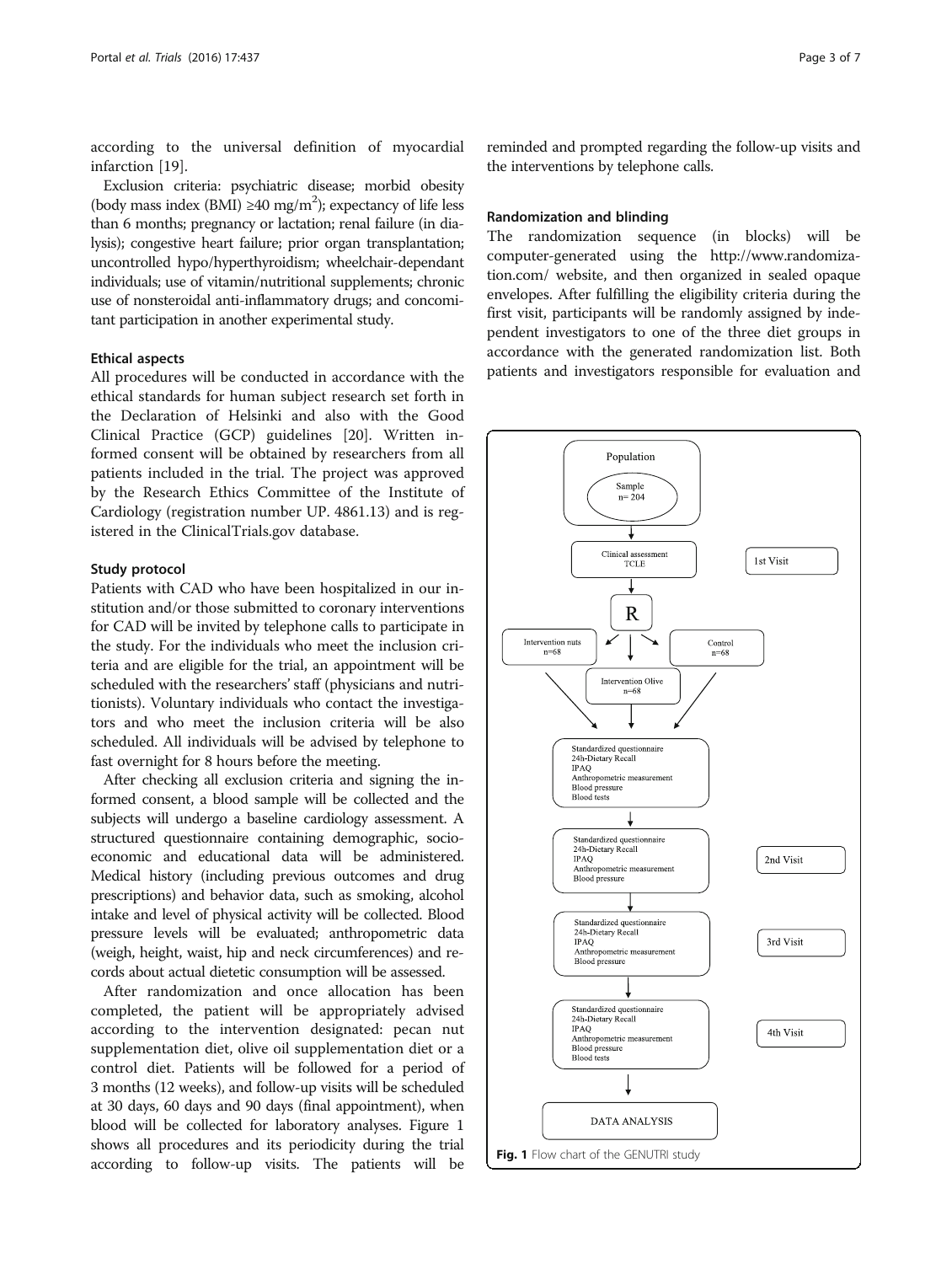data collection will be aware of the assigned diet. The staff involved in the biochemical outcomes' evaluation and in the statistical analysis will be blinded to group allocation.

#### Interventions

All individuals will receive individual dietary advice according to their specific caloric needs (to maintain or to lose weight) despite treatment group, and the following recommendations will be used to calculate the total daily calories: to weight management: 25 kcal/kg/day; to weight loss: 20 kcal/kg/day [21]. The individual distribution of macronutrients (dietary carbohydrates, protein and fats), independent of the group allocated, will be determined and calculated according to Brazilian guidelines for dyslipidemia [22], metabolic syndrome [21], hypertension [23] and diabetes [24].

Group 1 (nut supplementation, NS) will receive, in addition to dietary prescription, 1 kg of pecan nuts adequately packed for 30 days of treatment (approximately 900 g, considering an intake of 30 g/day [25]) plus educational materials concerning the adequate ingestion and storage of the nuts. Patients will be counseled about not consuming olive oil during the treatment. Group 2 (olive oil supplementation, OS) will receive, in addition to dietary prescription, 1 liter of extra-virgin olive oil adequately packed for 30 days of treatment (approximately 900 ml, considering an intake of 30 ml/day [25]) plus educational materials concerning the adequate ingestion and maintenance of the olive oil. Patients will be advised to not consume mixed nuts and oilseeds during the study period. Group 3 (control diet, CD) will receive standard dietary advice according to Brazilian guidelines [21–24] and will be discouraged from using olive oil, nuts and oilseeds during this period.

#### Assessment tools and variables Demographic variables

A structured questionnaire will be administered to all participants for collection of demographic parameters (age, sex, ethnicity), socioeconomic and educational data.

#### Genetic data

Deoxyribonucleic acid (DNA) will be isolated from a 5-ml venous blood sample by means of a specific toolkit according to the manufacturer's instructions. The detection of polymorphisms and genotype characterization will be performed from frozen blood samples at −80 °C by means of the TaqMan® SNP Genotyping Assay according to the manufacturer's instructions and to the available protocol. For each gene, a different genotyping assay kit will be used: ID C\_30301828\_10 to detect the G allele in rs8069645 STAT3 and ID C\_ 8314999\_10 to detect the A allele in rs1761667 CD36.

#### Clinical and behavioral variables

Medical history: data on CAD specifications, history of present illness, past medical history, history of previous outcomes (i.e., heart attack and stroke) and current medications will be collected during the patient interview. Hypertension, type-2 diabetes mellitus and dyslipidemia will be considered present according to previous diagnosis and/or the use of medications to treat each of these conditions.

Blood pressure: systolic and diastolic blood pressure will be evaluated using an automatic validated monitoring device (OMRON® HEM-7200) with an adequately sized cuff to the arm circumference, according to the guidelines [23].

Body weight and height: weight (kg) will be measured with participants barefoot, wearing minimal clothing, and standing at the center of a digital platform scale; height (cm) will be obtained with participants barefoot in the standing position, and with both arms hanging freely at the side with palms facing thighs.

Waist, hip and neck circumferences: waist circumference (cm) will be obtained with a plastic, flexible measuring tape at the middle point between the lower costal margin and the iliac crest in a perpendicular plane, with the patient standing on both feet, approximately 20 cm apart, and with both arms hanging freely. Hip circumference will be measured at the level of the widest circumference over the buttocks with the research assistant kneeling at the side of the participant, so that the level of maximum extension can be seen. Neck circumference (cm) will be measured with the head straight and eyes staring forward, horizontally, 1 inch above the laryngeal prominence.

Smoking and alcohol intake: smoking will be defined as a categorical variable (never, current or past smoking) and excessive alcohol intake will be detected if participants have a consumption of 30 g or more and 15 g or more of ethanol a day for men and women, respectively [26].

Dietary evaluation: food intake will be evaluated by means of 24-h dietary recalls (24-HDRs). Caloric intake and nutrients will be estimated by Avanutri Revolution® Nutritional Evaluation software (Rio de Janeiro, Brazil) [27].

Physical activity: levels of physical activity will be evaluated according to the International Physical Activity Questionnaire (IPAQ) short version [28] translated and validated into the Portuguese language.

#### Laboratory variables

Blood samples will be collected by a trained professional at baseline and after 12 weeks. Samples will be centrifuged at 22 °C, 2000 rpm, for 10 min and stored in Eppendorf tubes at −80 °C for later analysis.

Lipid profile: total cholesterol, low-density lipoprotein cholesterol (LDL-c) and serum triglycerides will be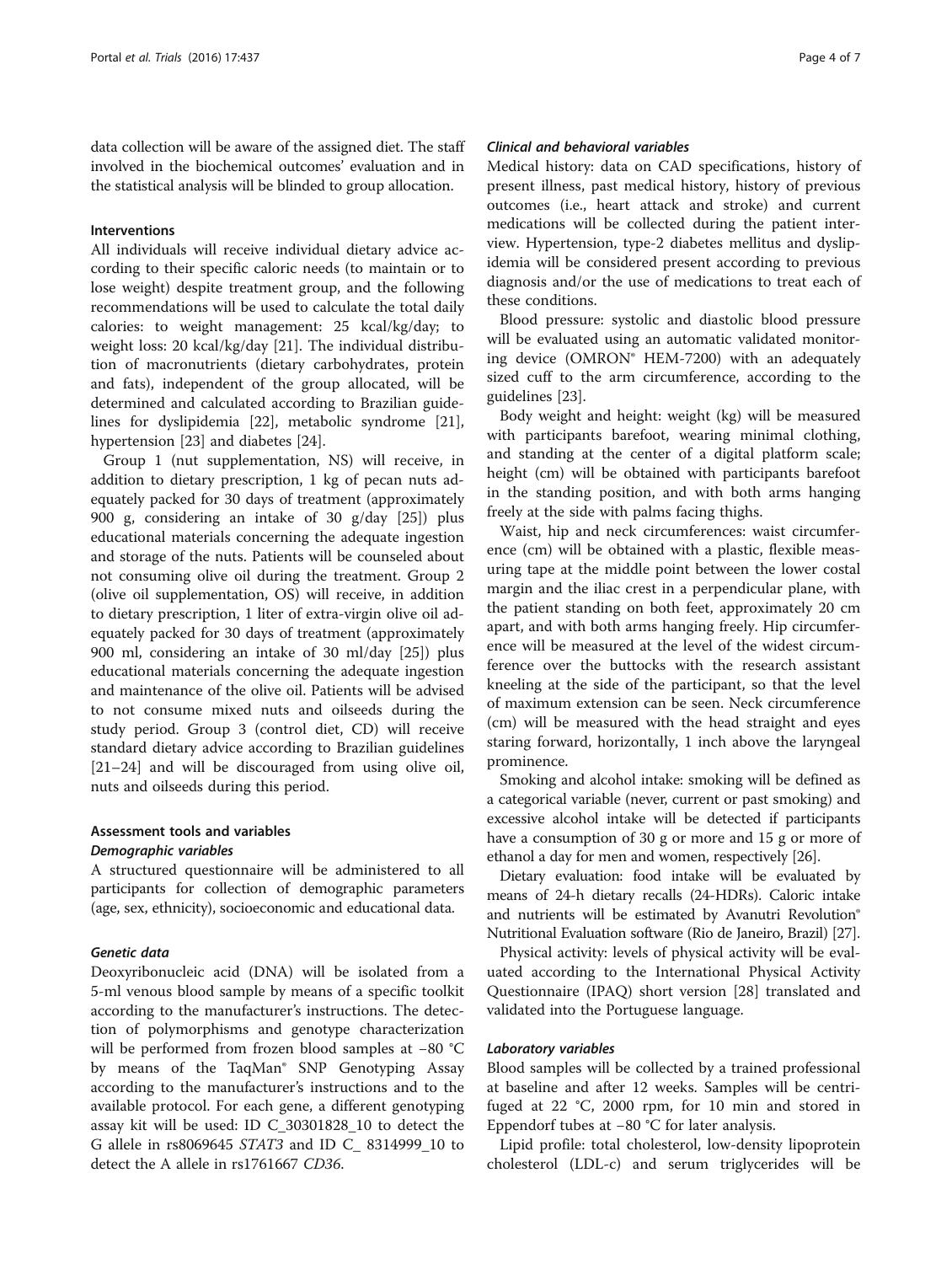evaluated by the enzymatic colorimetric method; highdensity lipoprotein cholesterol (HDL-c) will be evaluated by the immunoprecipitation method (Roche Modular P Chemistry Analyzer®).

Inflammatory profile: interleukin-6 (IL-6), interleukin-10 (IL-10) and tumor necrosis factor alpha (TNF-α) will be evaluated by enzyme-linked immunosorbent assay (ELISA) using commercial kits (R&D Systems, Inc., Minneapolis, MN, USA), and according to the manufacturer's instructions in a spectrophotometer (SpectraMax M2®). High-sensitivity C-reactive protein (hs-CRP) will be evaluated by the turbidimetric technique (Roche Cobas Integra 400 Plus Chemistry Analyzer®). Fibrinogen will be evaluated by the coagulometric method (Sysmex CA-600 systems®).

Glycemic profile: fasting glucose will be evaluated by the enzymatic colorimetric method (Roche Modular P Chemistry Analyzer®). Glycated hemoglobin will be evaluated by the immunoturbidimetric method (Roche Cobas Integra 400 Plus Chemistry Analyzer®). Serum insulin will be evaluated by electrochemiluminescence technique (Roche Elecsys 2010 Immunoassay Analyzer®).

#### Outcome measures

#### Primary outcome

The primary outcome measure will consist of changes in LDL-c (mg/dl) from baseline to 12 weeks.

#### Secondary outcomes

- Changes in other lipid measures (total cholesterol, HDL-c, serum triglycerides) and inflammatory profiles (hs-CRP, IL-6, IL-10 and TNF-α) from baseline to 12 weeks.
- Changes in glycemic profile (fasting glucose, serum insulin and glycated hemoglobin), anthropometric indexes (weight, BMI and waist and neck circumferences) and in systolic and diastolic blood pressure from baseline to 12 weeks.

Patients will be prompted to complete the follow-up; if this is not possible, a 12-week visit will be scheduled for blood collection and measurements of primary and secondary outcome variables.

#### Sample size

Sample size calculation was carried out in the WinPepi 11.20 for Windows program (Brixton Health, Israel). We used the data reported by Casas et al. [9], which assessed the effectiveness of a Mediterranean Diet pattern compared to a control diet among 164 individuals at high risk for cardiovascular disease. For a significance level of  $\alpha$  = 0.05 and a statistical power of 80 %, with a betweengroup difference corresponding to a reduction of 13 mg/

dl in the primary outcome (LDL-c) and considering no differences between olive oil and nut diets, the minimum sample size would be 171 patients (57 randomized to each group). Considering an expected loss rate of 20 % of patients, the total sample size needed will be 204 patients.

The allele frequency of the rs1761667 G>A and rs8069645 A>G SNPs in a Brazilian population is unknown. Since, in other studies, a frequency of approximately 40 % for each allele (A and G) has been found [23, 24], we expect that 204 individuals will provide a statistical power of 95 % in this analysis.

#### Statistical analyses

All data will be double-checked prior to statistical analyses. Baseline demographic and clinical characteristics of the participants according to groups will be analyzed using descriptive statistics, and inferential statistics will be employed to compare the effects of the dietary interventions on the different outcome measures. Continuous variables following a normal distribution will be expressed as mean ± standard deviation and asymmetrically distributed continuous variables will be expressed as median and interquartile range. Categorical variables will be expressed as absolute and relative frequencies. Departure of genotype distributions from the Hardy-Weinberg equilibrium in all participants will be assessed using chi-square tests. For between-group comparisons, analysis of variance (ANOVA) and the Kruskal-Wallis H test will be used for variables with normal and asymmetric distribution, respectively. The chi-square or Fisher's exact tests will be used to evaluate categorical variables. All relevant endpoints (new cardiovascular events and death) will be registered as absolute number and percentages according to groups. The generalized estimating equations (GEE) model under the missing-at-random assumption will be used for comparison between outcome variables during the study period. Delta from all outcome data will be obtained from the difference between the measure at 12 weeks and baseline, and will be compared according to groups using analysis of covariance (ANCOVA), adjusted for potential confounders (for instance, differences in baseline data). The SNPs will be included in all ANCOVA models as interaction variables. There is no interim analysis planned. The significance level will be set at 5 %, and all data will be analyzed in SPSS 18.0 (SPSS Inc., Chicago, IL, USA) according to intention-to-treat.

#### **Discussion**

As previously described, the PREDIMED study showed that a MeDiet supplemented with mixed nuts (walnuts, almonds and hazelnuts) or olive oil reduces the incidence of major cardiovascular events in patients at high cardiovascular risk [5]. The PREDIMED study was conducted in Spain; in our study, instead of a classical MeDiet,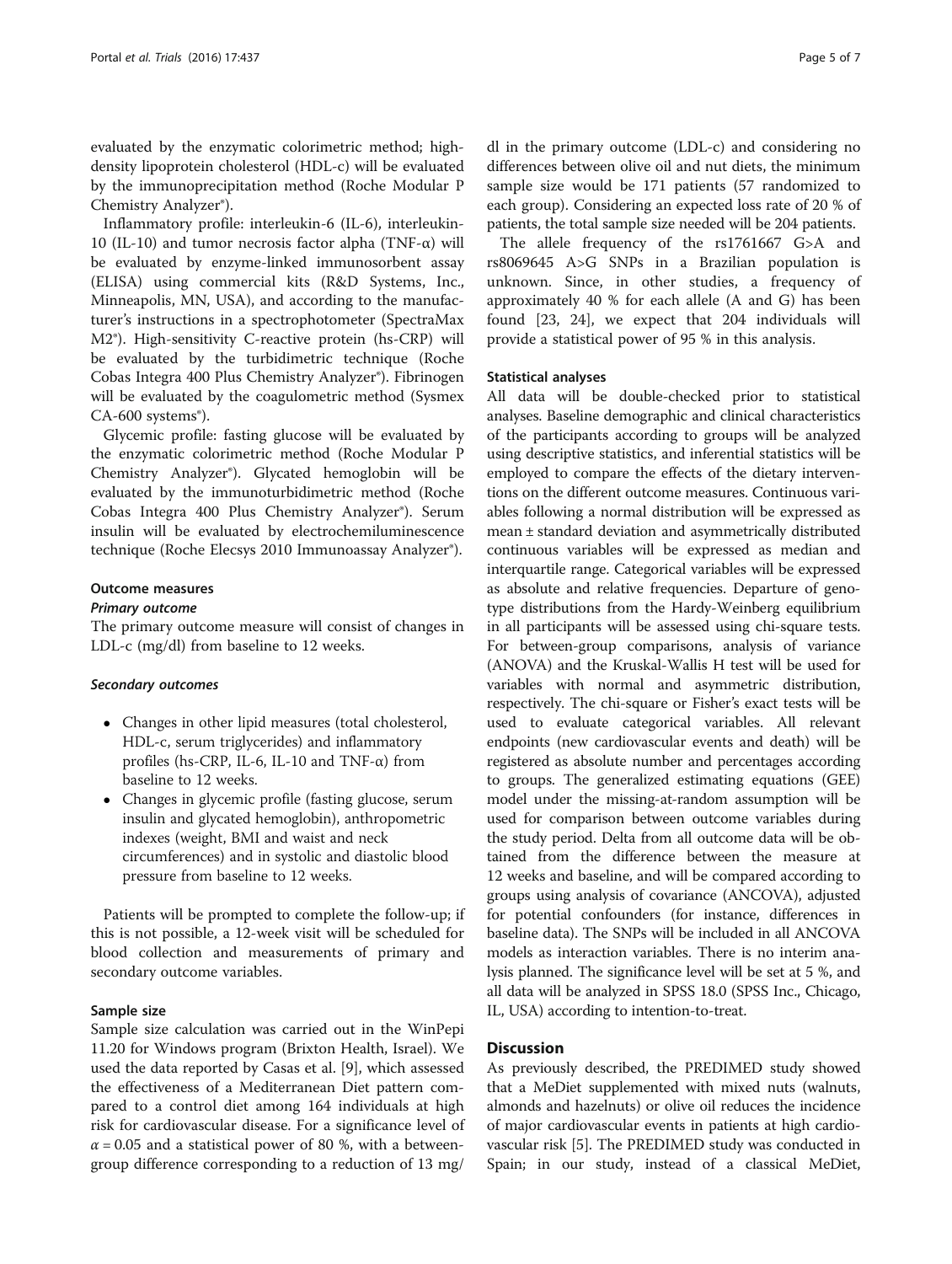participants receive a meal plan according to their daily caloric needs (maintenance or reduction of body weight), based on Brazilian guidelines [21–24], and all supplements used in our protocol (olive oil and pecan nuts) are supplied by local producers from southern Brazil. Besides, the amount of daily olive oil prescribed (30 ml/day) to our participants is lower than PREDIMED study, and it was adapted to the dietary habits of Brazilian individuals, who are not used to ingesting very large quantities of olive oil.

It is known that there may be some variations in the chemical composition of olive oil and nuts according to the geographical area where they are grown. Luna et al. [29] evaluated 39 samples of olive oil from eight producing countries; all olive trees were grown under the same conditions and the fruits were harvested at the same stage of maturation. Although the oil was extracted through the same process, these authors identified about 64 different volatile compounds, showing that the geographical area of the olive tree cultivation may be responsible for specific characteristics of olive oil, which could reflect on its beneficial effects [29, 30].

In our study, we are using a Spanish variety of olive oil (Arbequina), one that is also cultivated and produced in southern Brazil. A recent study showed that Brazilian olive oils have a high content of phenolic compounds, levels that are comparable to those in olive oils produced in other countries [31]. Noteworthy is the fact that beyond olive oil, the chemical composition of unsaturated fatty acids from pecan nuts is also influenced by its place of cultivation [32].

Although American, European and Asian clinical trials have shown consistent interactions between genetic polymorphisms, diets and the modulation of biochemical cardiovascular markers, there are few reports from Brazilian individuals. Barcelos et al. [33], for instance, showed that the -278A>C (rs3808607) polymorphism in the CYP7A1 gene can modify serum triglyceride concentrations in response to a reduced fat diet in a dyslipidemic male population; in other study, the consumption of 1 unit of Brazil nuts a day increased the selenium status and the glutathione peroxidase-1 (GPx1) activity in obese women, regardless of the GPx1 Pro198Leu polymorphism [34]. The Brazilian population is considered one of the most ethnically mixed in the world [35], and this must be considered before all interpretations regarding genetic studies. In populations in which the substructure created by inter-ethnic cross further increases the fluidity of racial and/or ethnic labels, extrapolation of nutrigenetic data from well-defined ethnic groups should be made with caution. To impact positively on global health, nutrigenomics must broaden its scope of investigation with respect to both target and population diversity, to avoid the risk of contributing to the creation of a genomics that is divided between regions and nations.

The randomized controlled GENUTRI trial is designed to explore three different dietary approaches for cardiometabolic and inflammatory profile improvement in patients with established CAD. The dietary approaches suggested by the Brazilian guidelines for individuals at very high cardiovascular risk are largely recommended in our country, and consist of 50–60 % of dairy energy from carbohydrates, 10–15 % from proteins, 25–35 % from total fats, <7 % from saturated fatty acids (SFA), <20 % from MUFA, <10 % from PUFA, <1 % from trans fats, <200 mg/day from dietary cholesterol, 20–30 g/day from fiber and <2400 mg/day of sodium [21–24]. In Brazil, the effects of a modified MeDiet were evaluated by only one small study with 40 CAD patients, with mixed and inconsistent results [36]. The GENUTRI study is the first adequately powered clinical trial focusing on nuts or olive oil supplementation in a southern Brazilian population. Since it may be difficult for Brazilian individuals to adhere to and maintain a traditional MeDiet pattern, the study findings will have important implications not only for our population but also for the feasibility of other potential applications for the long-term prescription of cardioprotective foods in individuals with CAD. Additionally, we will try to demonstrate that genetic polymorphisms linked to cardiovascular disease may modulate the effects of different diets on biochemical and inflammatory markers.

A large randomized clinical trial has been recently proposed in patients with CAD based on novel dietary interventions with the potential for low cost and high feasibility for use in Brazil [37]. However, this protocol does not consider genetic differences regarding the interbred Brazilian population. The GENUTRI trial aims also to stimulate the consumption of local foods since the olive oil and pecan nuts provided in the study are cultivated and produced in our country by farmers on a small scale. If effective, it may contribute to economic growth in southern Brazil by encouraging the consumption of these foods. Besides, our results may generate hypotheses for larger randomized clinical trials regarding nutrigenetic approaches in different Brazilian regions.

In conclusion, although many studies have demonstrated the beneficial effects of the MeDiet and/or dietary intake of olive oil and nuts on cardiometabolic and inflammatory markers, clinical trials evaluating these foods in Brazilian/non-Mediterranean populations with CAD are scarce. Besides, the assessment of specific genetic polymorphisms may help to understand the individual different responses to specific dietary intervention.

#### Trial status

The trial is ongoing. One hundred and twenty patients have completed the study protocol and additional patients are being recruited. The results of the study will be communicated to all participants.